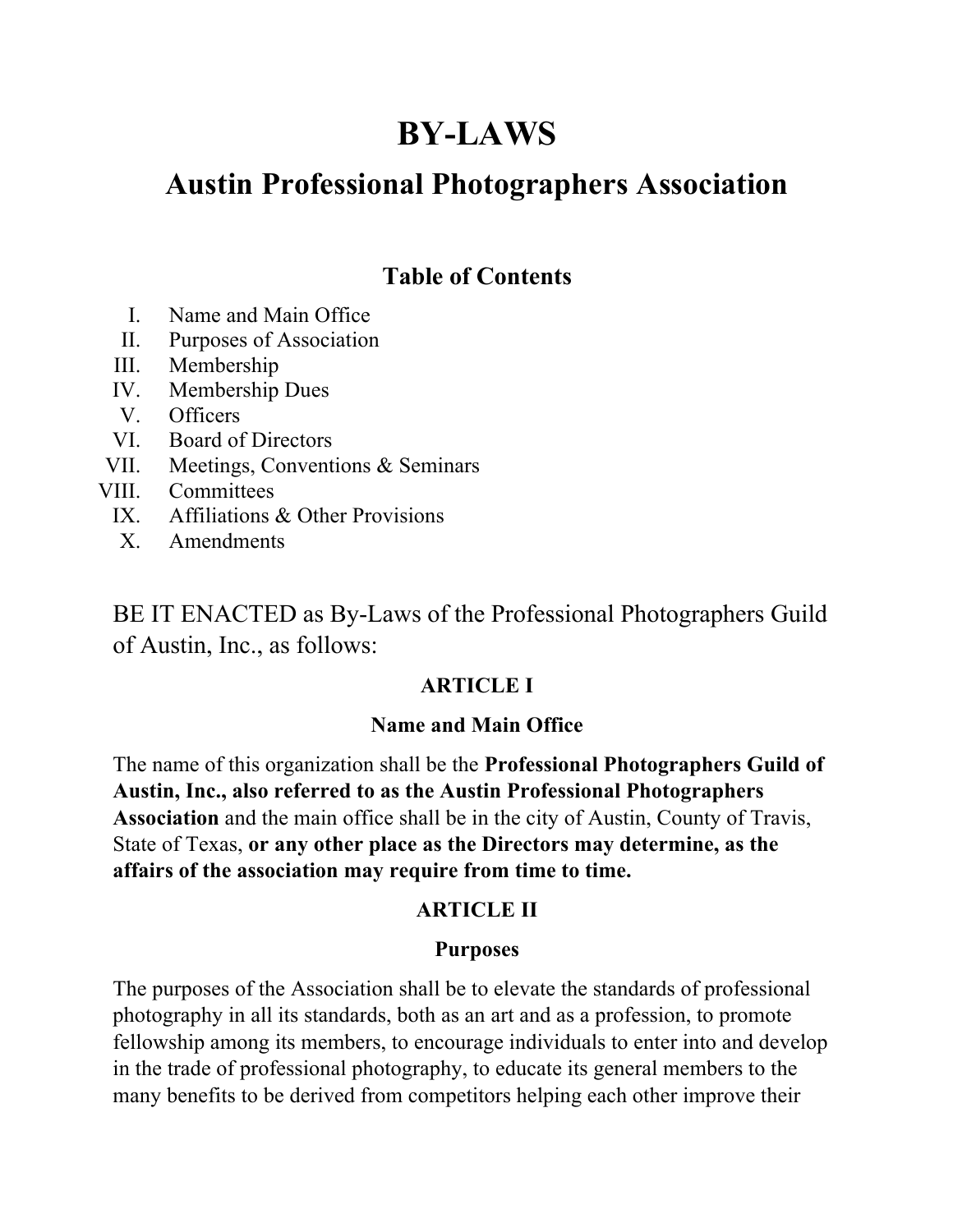work, to oppose violations and infringements of the rights of professional photographers, and to raise the standing of the profession in the eyes of the public. All such purposes shall be achieved according to law.

### **ARTICLE III**

### **Membership**

## **notGeneral**

**Sec. 1.** Membership classifications, applications, and approval shall be in accordance with **Board of Director policy**. There are seven (7) classifications of guild membership: Professional, Limited, Associate, Student, Honorary, Life and Service membership.

**Sec. 2.** Members must meet the qualifications of the various classifications described in this article and as approved by the Board of Directors. Members agree to abide by this Association's Code of Ethics. The Board of Directors may discipline, suspend, or terminate any membership for violation of this Association's Code of Ethics or for any other just cause.

**Sec. 3.** The Board of Directors shall establish the amount and manner of payment of dues, fees, and other charges for members.

**Sec. 4.** Membership period is one full year, except as described below for Honorary and Lifetime members.

**Sec. 5.** All members must sign and abide by the Association's Code of Ethics as part of membership.

## **Member Classifications, Requirements, Privileges and Rights**

**Sec. 6. (a)** A Professional Active membership shall be extended to any photographer, visual artist, studio owner, or studio manager who has been actively engaged in photography for one (1) or more years and is dedicated to the elevation of the standards of professional photography. A Professional Active member must derive a portion of their income from photography and must have a current, valid Texas State Sales and Use Tax Permit, or be employed by an institution that has one.

A Professional Active Member has voting rights, may hold office and may serve on committees, represent the Association on both state and national levels and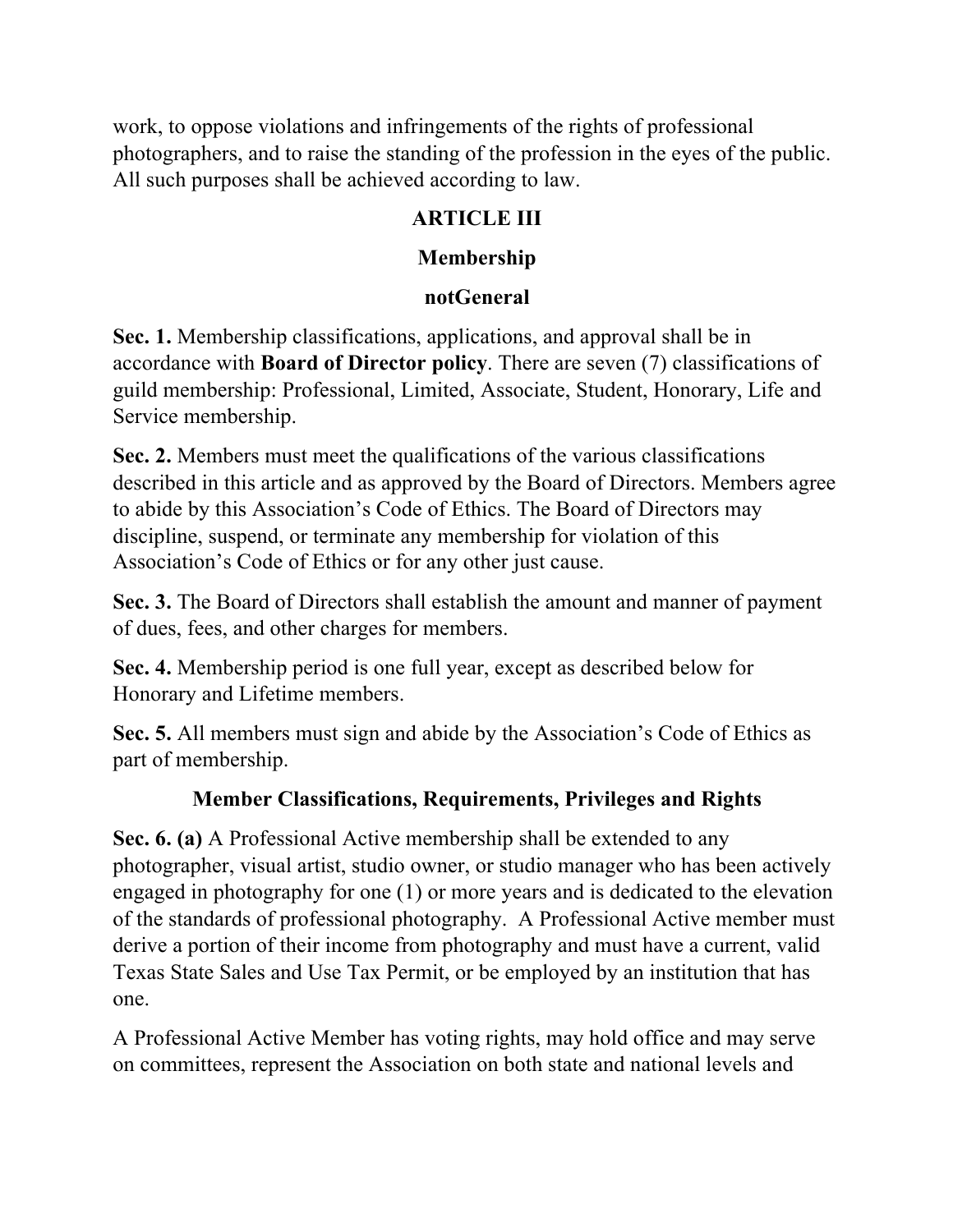participate in all events and activities of the Association available to any member, including accrual of annual Fellowship points.

**Sec. 6. (b)** A Limited membership shall be extended to any individual who is not yet considered a professional photographer or visual artist. This individual is interested in photography as an art or learning photography as a profession and wishes to join the Association for educational purposes and to build associations with other working professionals. A Limited member may not vote or hold office but may serve on committees. A Limited member may participate in competitions, meetings, workshops, social activities and any other Association events and/or activities. A Limited member does not accrue annual Fellowship points.

**Sec. 6. (c)** An Associate membership shall be extended to a spouse or nonphotographer staff member of any qualified Professional Active or Limited member in good standing. An Associate member may not vote or hold office but may serve on committees. An Associate member may participate in competitions, meetings, workshops, social activities and any other Association events and/or activities. An Associate Member does not accrue annual Fellowship points for annual Association awards and may not represent APPA at either the state or national levels.

**Sec. 6. (d)** A Student Membership shall be extended to full-time students enrolled in a college or approved vocational or technical school for photography. Students must present valid credentials regarding school, course(s) and instructor(s). A Student member may not vote or hold office but may serve on committees and participate in competitions, meetings, workshops, social activities and any other Associations events and/or activities. A Student Member does not accrue annual Fellowship points for annual Association awards and may not represent APPA at either the state or national levels.

**Sec. 6. (e)** An Honorary Membership shall be extended to an individual by the unanimous vote of the Board of Directors. An Honorary member is not required to pay annual dues as determined by the Board of Directors. Membership does require paying fees for workshops, meetings and events at the same rate as a Professional Active Member. An Honorary Member has voting rights, may not hold office but may serve on committees;

**Sec. 6. (f)** A Lifetime Membership may be granted to those individuals who have consistently given exceptional contributions or support to the Association over an extended period of time of not less than 10 years and who have served at least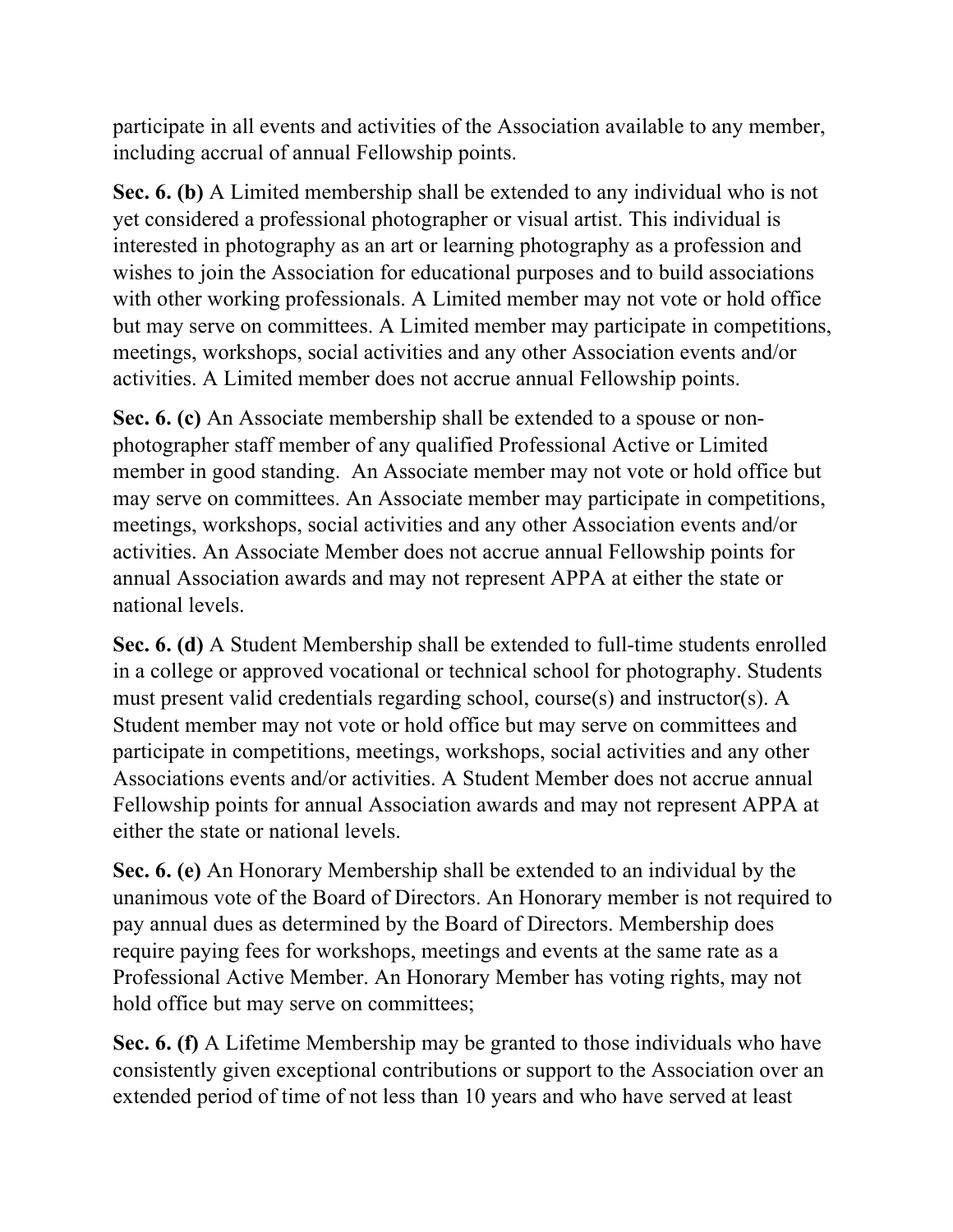three years as an officer or on the Board of Directors. The Board of Directors may, at its discretion, consider individuals who do not meet the ten-year requirement by unanimous vote. Life members shall have all the rights and privileges of a Professional member. Past presidents of the Association are considered to have been extended this membership.

**Sec. 6. (g)** A Service Membership shall be granted to an individual or company who supplies products or services to the photographic or visual arts industry. A Service member is required to pay annual dues as determined by the Board of Directors. A Service Member does not accrue annual Fellowship points for annual Association awards;

## **ARTICLE IV**

## **Membership Dues**

**Sec. 1.** The Board of Directors shall have the authority to establish the monetary amount of annual dues and fees.

**Sec. 2.** Lifetime and Honorary members shall not be required to pay membership dues but are required to pay for events and activities of the Association at the same rate as Professional Active members.

**Sec. 3.** Annual Dues shall be payable in advance for a period of 12 months and membership shall commence from date of payment for a year.

**Sec. 4.** Elected and appointed officers of this Association shall pay membership dues while holding office unless waived by the Board of Directors and approved within the current year budget and approved by the membership.

**Sec. 5.** Any member failing to remit his dues within 30 days after they have become due and payable shall be removed from the active membership list*.*

**Sec. 6.** Membership is non-transferable.

**Sec. 7.** Each member, as a condition of membership, must sign and subscribe to the Association's "Code of Ethics" via the application form on the website.

## **ARTICLE V**

#### **Officers**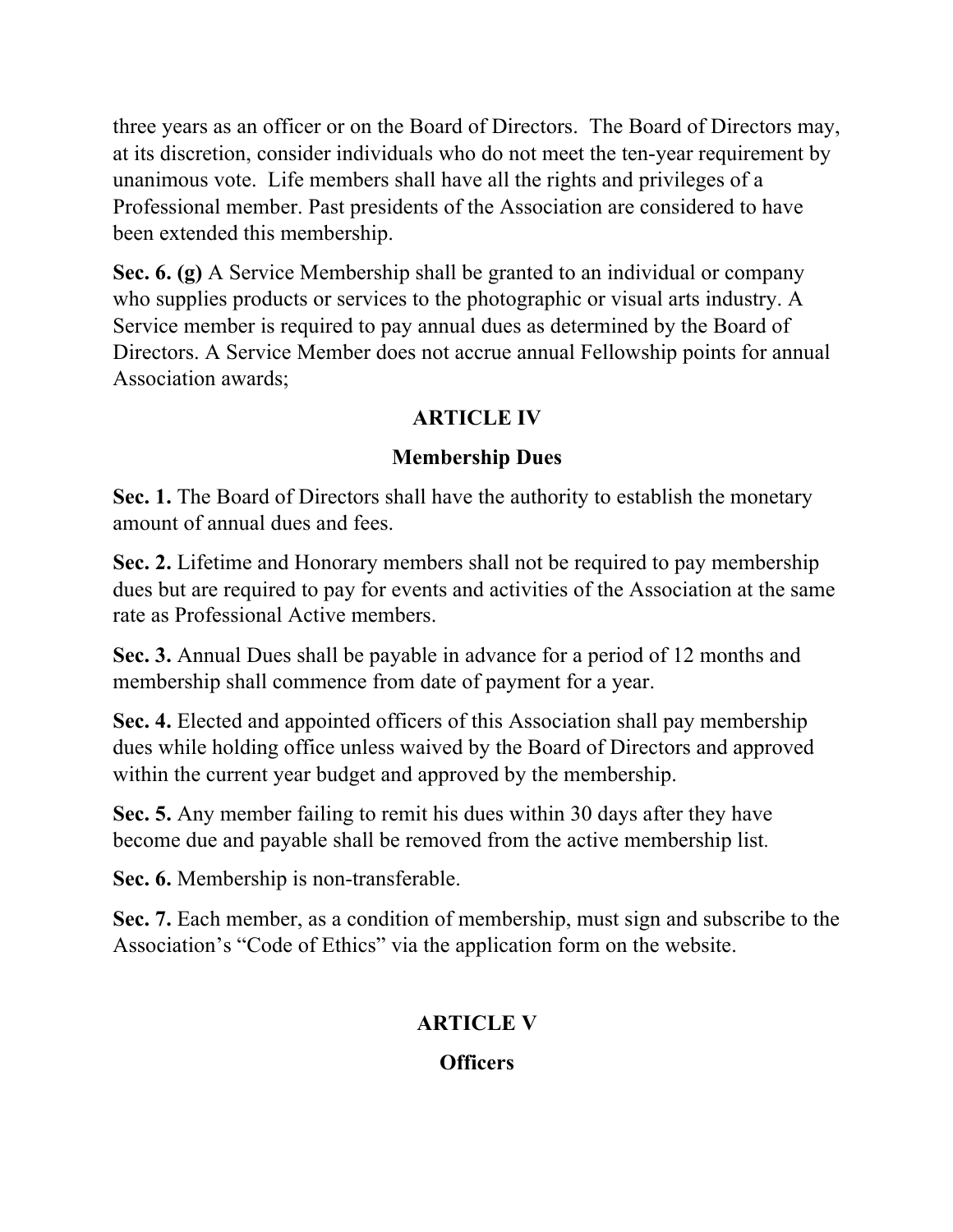**Sec. 1.** The elected officers of this Association shall be a President, a Vice-President, a Treasurer, and a Secretary.

**Sec. 2.** The above-named officers shall be elected at a business meeting to be held annually and such officers so elected shall take office January 1 or until a successor to office has been elected.

**Sec. 3.** In the case of death, resignation, or the inability to fulfill an elected office of the Association, the Board of Directors shall have the authority to fill such vacancy as they deem necessary to enable this Association to function until the next annual election.

**Sec. 4.** The duties of the President shall be: to preside at all meetings of the Board of Directors; to designate the time and place of special meetings of the board; to direct the activities of the Association in a manner prescribed by the Board; to review all bills and accounts presented for payment; to act as a member ex-officio of all committees; and to perform the duties imposed upon a like officer of similar associations.

**Sec. 5.** The Vice-President shall perform the duties of the President during the President's absence or inability to serve and, in case of vacancy in the office of the President, the Vice-President shall succeed to the office of President for the unexpired term. Only members in good standing and with two (2) years of service on the Board of Directors, either elected or appointed, are eligible to be nominated for the position of vice president unless otherwise approved by the board of directors. The Vice-President establishes and schedules programs for the business meetings for the following year; acts as the focal point for questions concerning the Constitution; organizes the Annual Image Competition in collaboration with the Image Competition Director; and manages any fundraiser held at business meetings. The Vice President is also responsible for the planning and execution of the Annual Holiday Party. The retiring Vice-President shall advance to the office of President, subject to approval by membership present during the annual election.

**Sec. 6.** The Treasurer manages all Association funds; keeps accurate records of income and expenses; submits the Treasurer's report to the President and/or Communications Liaison; reviews the Treasurer's report at Board of Directors and business meetings; makes recommendations on proposed funds expenditures;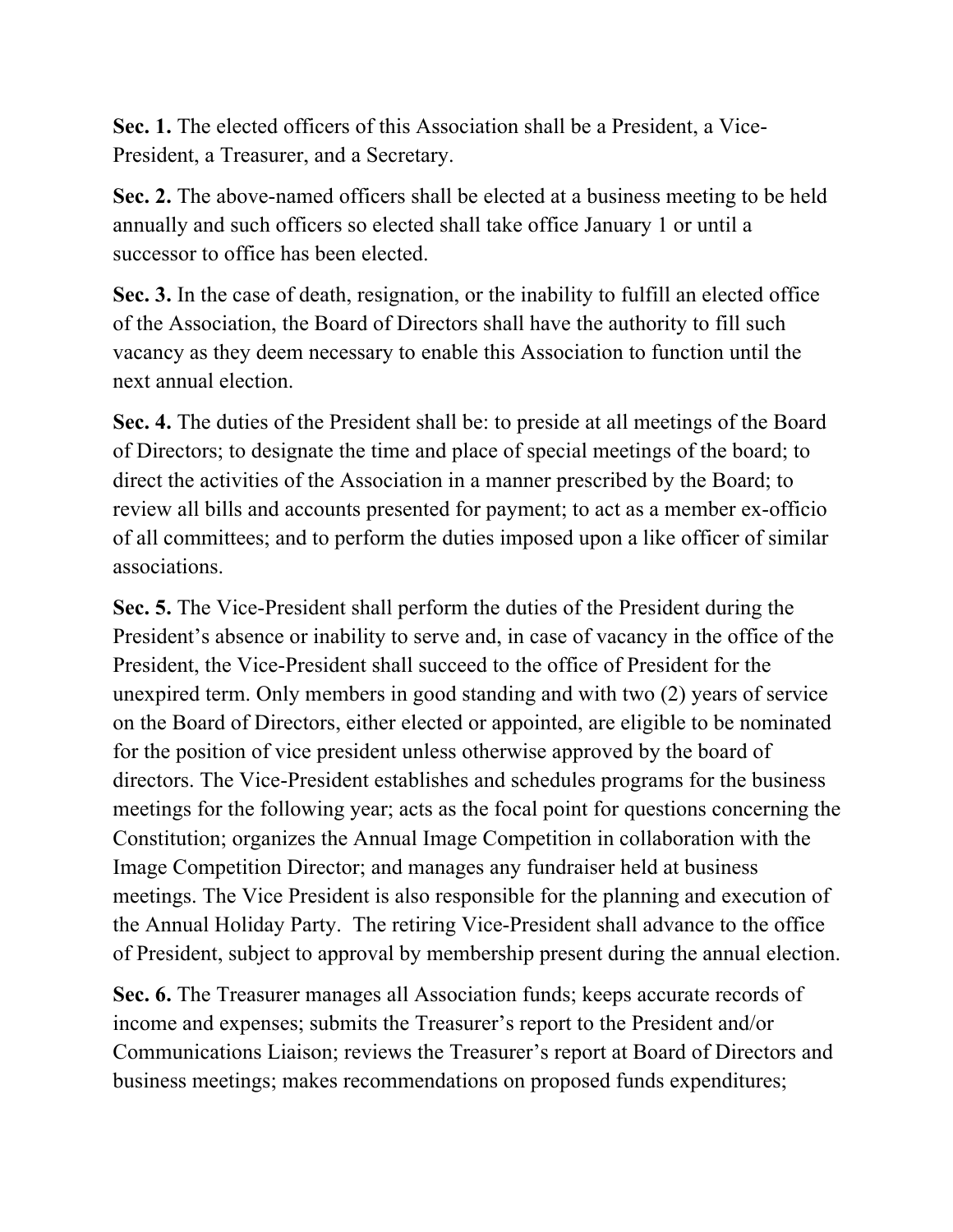presents an Annual Budget to the Board of Directors and General Membership for approval; and coordinates required IRS filings. The treasury shall be audited yearly, after the November meeting and shall be completed within 90 days and then presented to the General Membership meeting at the next scheduled business meeting. The Treasurer shall not serve for more than two consecutive terms, unless an extension is approved by a majority vote of the membership at the annual election vote*.* The Treasurer shall succeed to the office of President in the case of death or the resignation of both the President and the Vice-President and in such event will fill the unexpired term.

**Sec. 7.** The Secretary shall be responsible for the recording and publishing of the minutes of the Board of Directors and General Membership business meetings; The Secretary shall succeed to the office of the President in the event of death, resignation, or inability of the President, Vice-President, and Treasurer to serve, and in such event will fill out the unexpired term.

**Sec. 8.** Any elected officer may be removed from office for cause, such as but not limited to, misconduct, incompetence, or inability to fulfill the duties of their office. The Board of Directors shall ask said officer to resign and should he/she fail to resign, he/she shall be removed by a two-thirds vote of the Professional Active/Life/Honorary members in good standing, present and voting at a general membership meeting. The membership shall be notified in writing of such a vote at least 72 hours prior to the meeting.

#### **ARTICLE VI**

#### **Board of Directors**

**Sec. 1.** The Board of Directors shall consist of the elected Officers of the Association, the Immediate Past President, the Communications Liaison (if one is appointed), and appointed Directors At-Large.

**Sec. 2.** The appointed members of the Board of Directors are appointed by the President. These appointed members shall consist of a Membership Director, Image Competition Director, Communications Liaison/Historian, Mentor & Recruitment Program Director, and two (2) Directors-at-Large.

**Sec. 3.** Two Directors At-Large may be nominated by the President-elect and appointed by a majority vote of the elected officers. Directors At-Large shall be a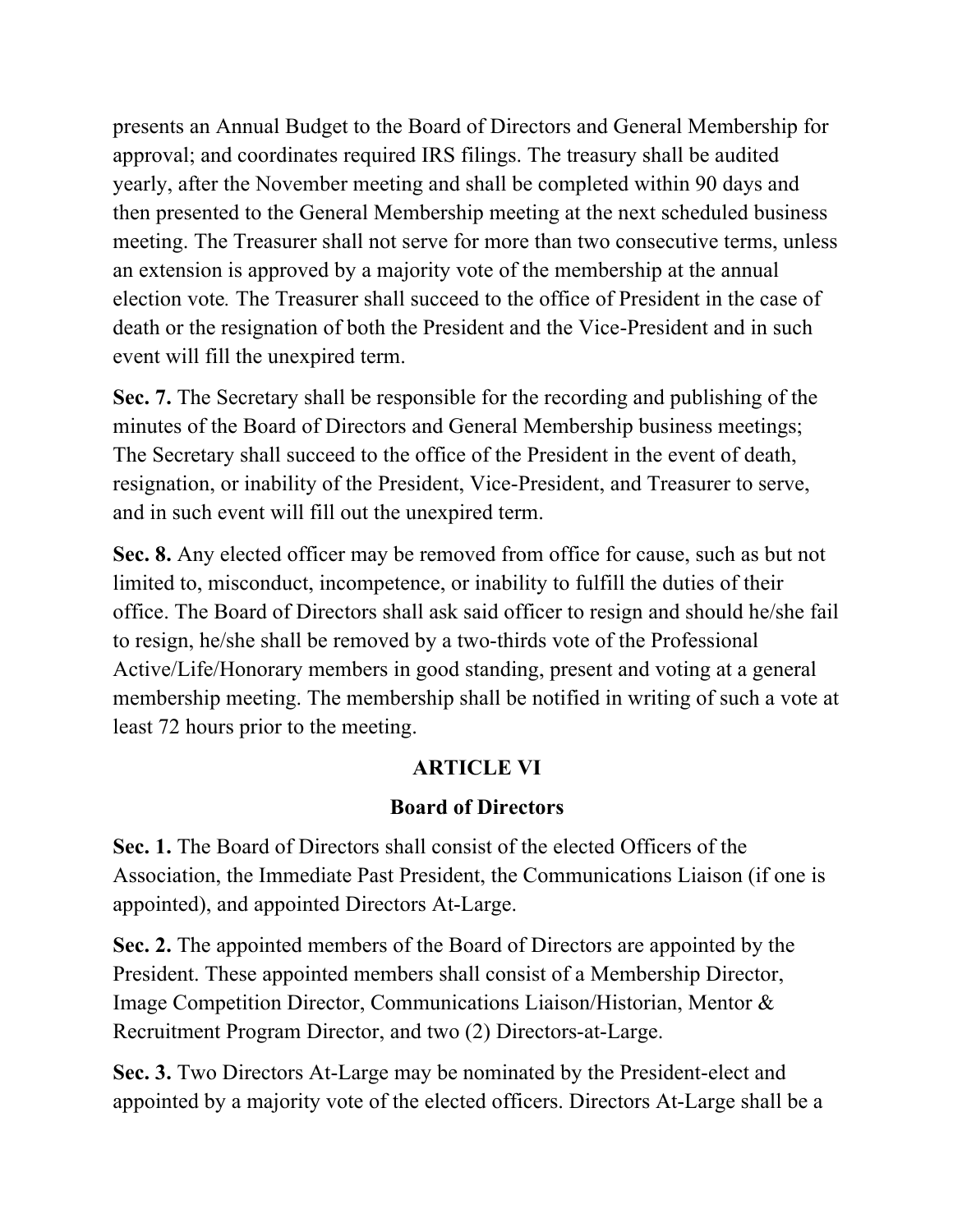member in good standing and available to serve in any capacity as needed. Appointed Directors At-Large shall take office on January 1 along with the newly elected Board.

**Sec. 4.** The Membership Director maintains membership records; actively seeks new members; reviews applications of prospective members; presents applications for membership to the Board of Directors with any recommendations; and is responsible for membership information that is provided to new members via the website. The Membership Director is also responsible for keeping attendance records at general meetings and those records shall be the final authority on all questions or disputes concerning a member's attendances.

**Sec. 5.** The Image Competition Director is responsible for photographic competition held at regular business meetings and in collaboration with the Vice rulePresident for the Annual Image Competition; recommends changes to the competition rules for the approval of the membership; presents awards for the photographic competition; maintains competition records; maintains award supplies.

**Sec. 6.** The Directors-at-Large/Image Competition Director/Historian share responsibility for photographically documenting the activities of the Association; submit prints/images to the Communications Liaison; assist or perform other Board members' duties when and as required; assist guest speakers in setting up and taking down their equipment and displays.

**Sec.7.** The Historian coordinates the preservation of historical documents involving the Association, in partnership with the Secretary and Treasurer.

**Sec. 8.** The Program Director, when appointed, coordinates with the Vice President with regard to monthly meetings; promotes events and is responsible for marketing the scheduled workshops, seminars, and any other educational and informative offerings for the membership.

**Sec. 9.** The Mentor & Recruitment Program Director arranges mentors and mentees; tracks requirements for mentors and mentees; communicates to participants in the Austin PPA Mentor Program; organizes events to raise visibility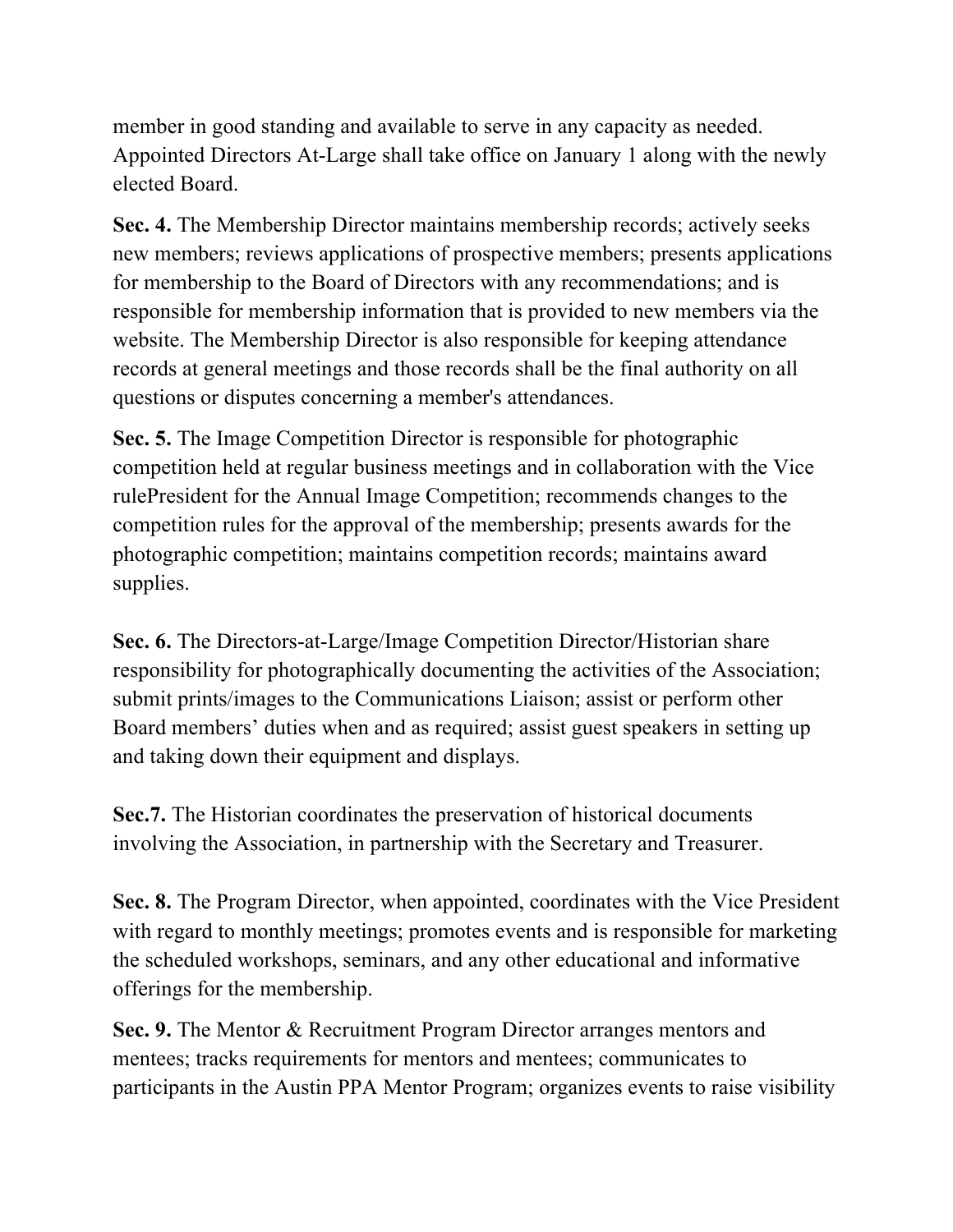and attract potential members; communicates with members about recruitment events and activities.

**Sec. 10.** The IT/Communications Liaison's duties, when appointed, include overseeing design and composition of the website; maintaining domain registration, IP addresses and search engine registration; and establishing a due date for all regular and voluntary contributions for monthly submittals. The Communications Liaison edits the content of articles submitted by members.

**Sec. 11.** Special meetings of the Board of Directors may be called by the President or by any Directors pursuant to formal notice provided to each director not less than 72 hours prior to the special meeting.

**Sec. 12**. A majority of the Board shall constitute a quorum for the transaction of business.

**Sec. 13.** The Board of Directors shall have all powers specifically delegated herein, including setting policies, planning programs, membership-related applications and issues, and conducting necessary business and financial transactions of the Association.

**Sec. 14.** The Board of Directors, by a two-thirds majority vote at any regular or special-called meeting where a quorum is present, may enact, revise, amend or rescind any resolution it deems necessary for the orderly direction and conduction of the corporation's business. Such resolutions shall have the force of law in the corporate operation.

**Sec. 15.** A Director At-Large may be removed from office by a majority vote of the elected officers of this Association upon showing just cause.

**Sec. 16.** All board positions, including elected Officers, Directors At-Large, are elected or appointed to serve a one (1) year term.

**Sec. 17.** Each member of the Board of Directors shall attend all Board and General Membership meetings in order to demonstrate ability to serve in their role. Failure to attend three (3) or more consecutive meetings of the Board shall demonstrate an inability to fulfill their role and can be considered as the resignation by the officer.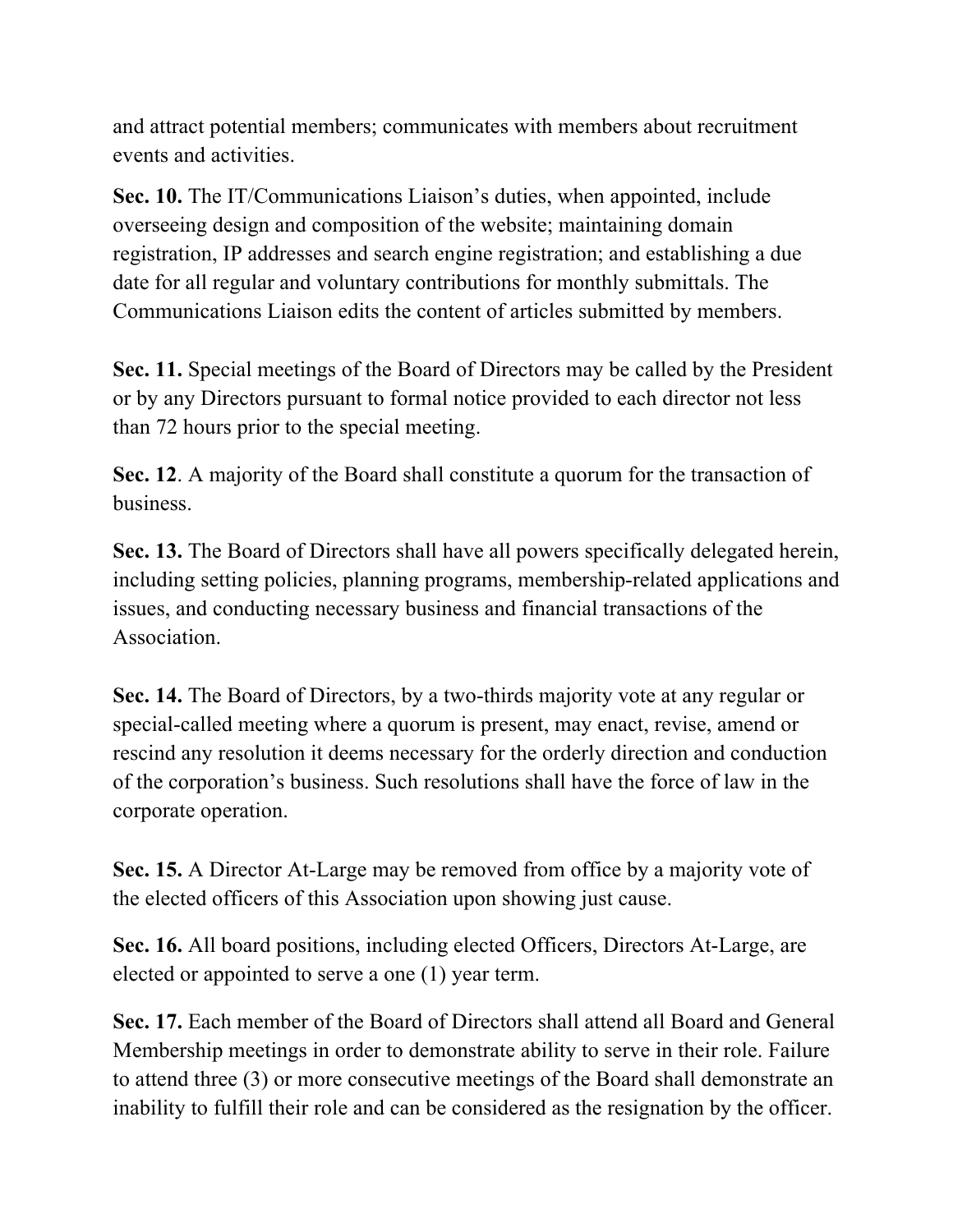**Sec. 18.** All officers of this Association and members of the Board shall serve without compensation.

**Sec. 19.** All officers of this Association and members of the Board shall be familiar with the Association's By-Laws and shall conduct the affairs of the Association in accordance with said By-Laws.

#### **ARTICLE VII**

#### **Meetings, Conventions and Seminars**

**Sec. 1**. Meetings may be held as designated by the Board of Directors. Structure of meetings will be determined by the Board of Directors but must include approval of minutes and a financial report. General Membership meetings may be scheduled no less than 14 days in advance.

**Sec. 2.** There will be a minimum of four (4) Business meetings held as part of the General Membership meetings required each year, at least once a quarter.

**Sec. 3.** Weekend meetings or seminars may be held or co-sponsored at the discretion of the Board of Directors. One convention or seminar each year shall be designated as the APPA annual membership meeting. Notice of such annual meeting shall be provided to the membership.

**Sec. 4.** The attendance at any meeting scheduled 14 days in advance shall constitute a quorum.

#### **ARTICLE VIII**

#### **Committees**

**Sec. 1.** The President of this Association shall appoint a Nominating Committee to study and select the slate of officers to be elected to the Board of Directors for the upcoming year. The committee should have as its Chairman the immediate past President of the Association and shall consist of not less than three Professional Active or Lifetime members, including the incoming president, generally considered to be the current Vice President. This committee shall recommend from the Active Membership the name of a Member to hold each office of President, Vice-President, Treasurer and Secretary. The Chairman of the committee shall present the committee's recommendations to the general membership at the annual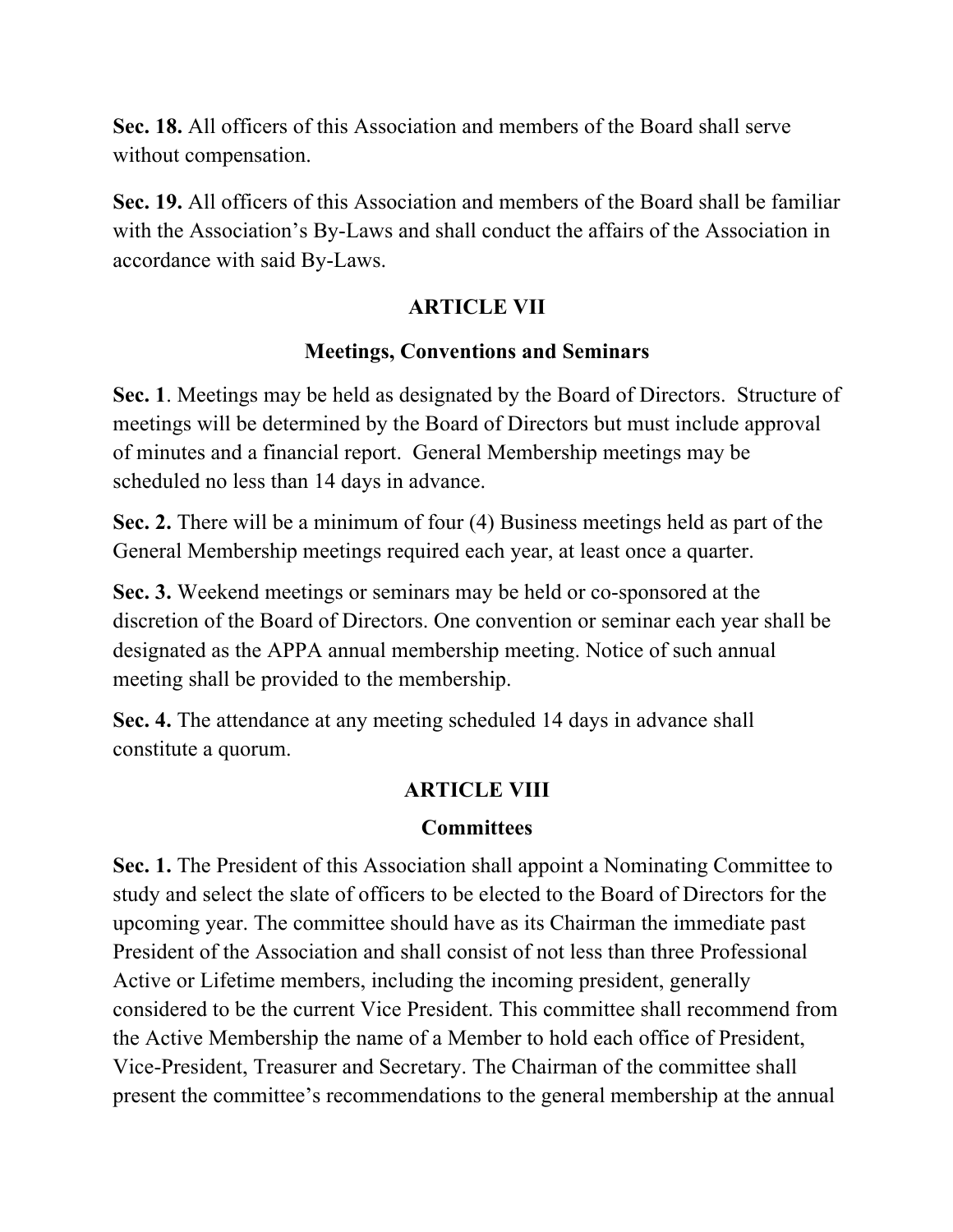meeting, and shall close the presentation by making a motion that the report of the nominating committee be accepted and that all names contained in the report be placed in nomination for each office.

**Sec. 2.** The President may appoint committees as deemed appropriate, such as an Ethics Complaint Committee or an action team. Committees will function on an advisory basis and only within the scope and context of its origination.

#### **ARTICLE IX**

## **Affiliations & Other Provisions**

**Sec. 1**. The Association shall be affiliated with the Professional Photographers of America, Inc., and with the Texas Professional Photographers Association, and shall lend full support to each, and shall encourage attendance at their events in every way possible.

**Sec. 2.** A legally registered device shall be known as the Association Emblem and no alterations thereto shall be made without approval of the Board of Directors. The Association shall maintain sole ownership of the Emblem. Members in good standing shall have the privilege of displaying the Association Emblem subject to the following regulations: The Emblem may be used only by members in the size approved by the Board of Directors and in or upon the premises of their studio(s) or other business establishment(s) and upon stationery or advertising matter of the studio(s) or business establishment(s) and upon any vehicles(s) serving such studio(s) or business establishment(s).

**Sec. 3.** The fiscal year of the Association shall be from January 1 to the next December 31.

**Sec. 4.** In all matters of parliamentary procedure not otherwise directed in these articles, "Robert's Rules of Order Newly Revised" shall apply. The Secretary shall maintain a copy of RONR Newly Revised.

**Sec. 5**. The by-laws of this Association may be reviewed annually.

**Sec. 6**. Copies of these by-laws shall be available to the membership. A copy of the By-Laws, as amended shall be distributed to the membership upon request and shall be maintained in electronic form on the Association's website.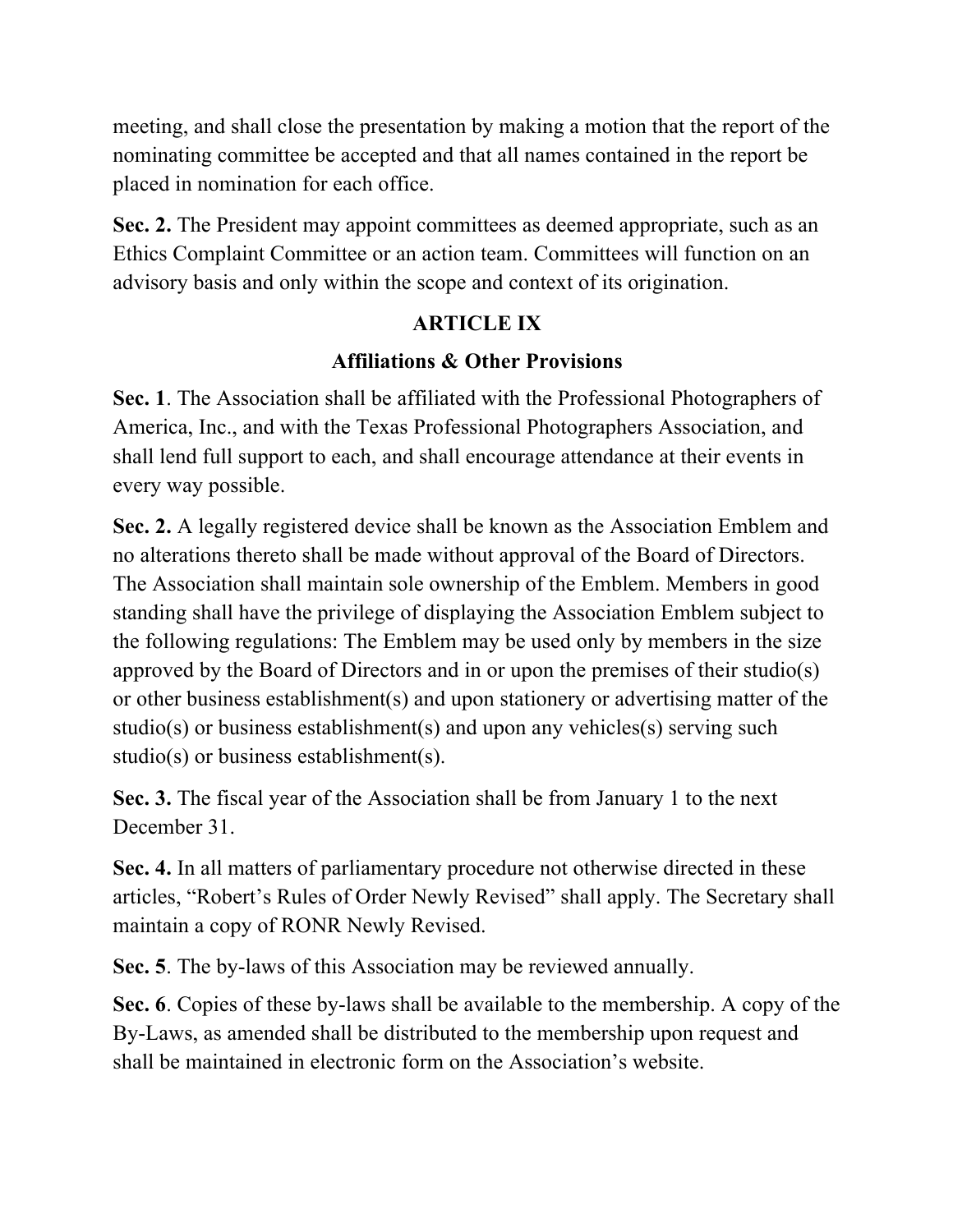**Sec. 7.** Complaints about a member or officer of the Association can be filed by any member of the Association with the Secretary, who shall include the complaint in the agenda for the next Board of Directors meeting. The complainant must be stated completely and clearly. The complainant shall be afforded the opportunity to attend the Board meeting portion of the meeting to present the complaint and to answer any questions the Board may have.

**Sec. 8.** Those who file a complaint or raise a breach of ethics issue will be notified by the process in writing, including electronic notification.

#### **ARTICLE X**

#### **Amendments**

**Sec. 1.** Proposed amendments to this constitution shall be made in writing to the President and/ or any elected officer prior to any meeting of the Board of Directors. Upon review by the Board, the proposed amendments shall be presented to the next General Membership meeting, with or without recommendation. A vote of the proposal shall be taken at the following business meeting.

**Sec. 2.** Proposed amendments may be adopted by a two-thirds majority vote at any general membership meeting of the corporation. A vote can include member votes made by proxy. Proxy votes must be submitted prior to the call-to-order of the business meeting where the vote will be held. Proxy votes will be accepted via email from the registered member's email to an Executive Board member (a specific board member will be assigned prior to vote responsible for receiving the proxy vote $(s)$ ). A copy of the entire, proposed amendment must accompany the mailed-in proxy vote. Whenever a mail vote is taken to amend this constitution, ballots are required to be returned, and the entire amendment shall be included with the mail ballot.

**Sec. 3.** All amendments to by-laws shall become effective immediately upon passage, unless otherwise specified.

#### **By-Laws Amendment Dates**

(1) Amended October 15, 1990. Previous amendments dates not documented.

(2) Amended December 6, 1994.